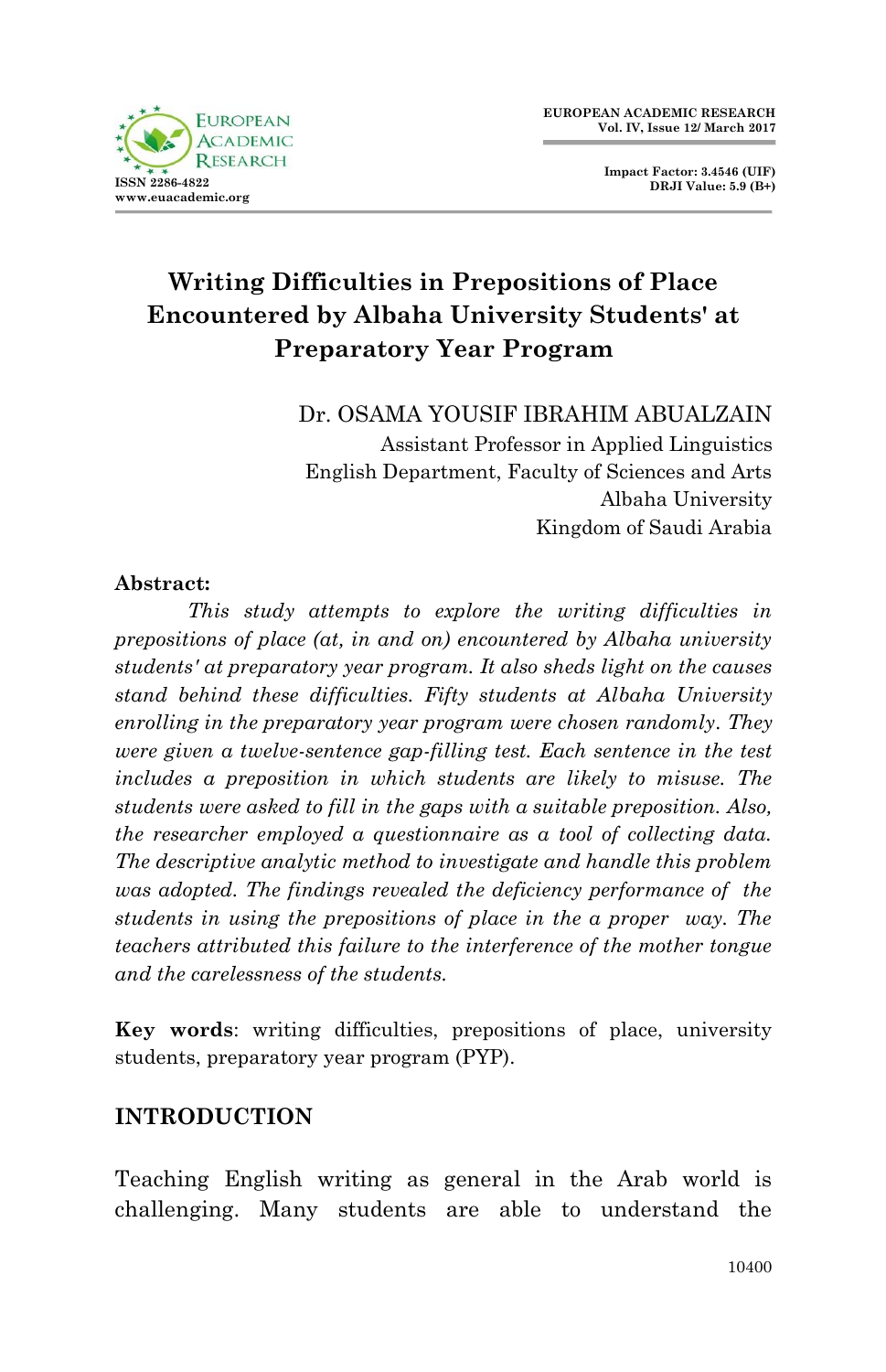language, but most of the students face difficulties in communicating their ideas effectively through writing prepositions. The problem is the lack of both: the adequate stock of prepositions usage and creativity in writing. Still, it is a very tough mission for teachers to teach English writing effectively so that students could become independent learners and benefit a lot from the innovative teaching techniques adopted by the teachers.

 Prepositions are always considered as the most crucial elements in teaching English particularly in the teaching of speaking and writing skills (Mukundan & Norwati,2009).

A preposition expresses a relation between two entities, one being represented by the prepositional complement of the various types of relational meaning (Quirk et al, 1985). These relationships include those of time, place, direction, and various degrees of mental and emotional states. Studies have shown that the preposition is one of the most problematic categories that students encounter in learning English (Ravina, 1982).

However, prepositions are existed in both Arabic and English language, and the Arabic learners of English sometimes use the literally translation to Arabic or English to understand and apply the prepositions which may result in making syntactic and semantic errors.

(Thahir, 1987) claims that prepositions can cause a problem for Arabic learners of English. What makes it harder for Arab learners of English to master English preposition usage is that Arabic prepositions are more limited in number than those of English. (Abbas, 1961) says that there are only twenty prepositions in Arabic. On the other hand, (Hayden, 1956) claims that English has fifty seven prepositions.

Researchers on different languages with which English is in contact have attested to learners" difficulty in learning and using prepositions (Al-Marrani, 2009; Tahaimeh, 2010; Bukhari et al., 2011; Jalali and Shojaei, 2012). (Grubic, 2004) concluded that speakers of English as a foreign language encounter three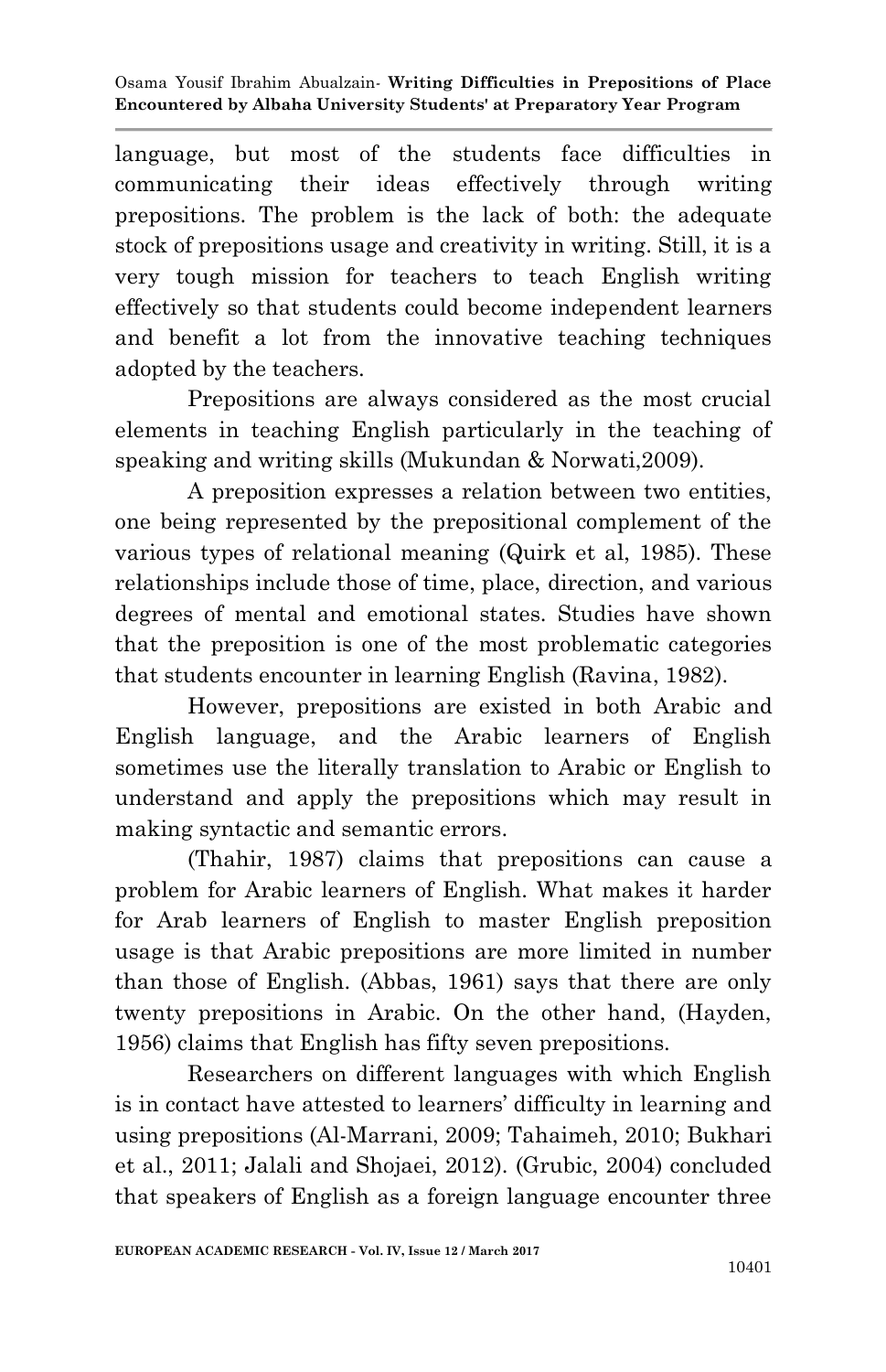problems with prepositions: using the incorrect preposition, or deleting the necessary preposition or using an additional preposition.

Some teachers do not pay much attention to these set of words especially in a second language setting (Delija et al., 2013), because English preposition is just as hard to teach as it is to learn! According to Boquist (2009:5) "one cannot really explain a preposition without using one or two more prepositions in the definition … soon both the teacher and student are caught in a spiral whirlwind of prepositions and their still vague meaning".

 The errors which deal with prepositions are the most common mistakes done by the non-native speakers especially in their writing. This could be due to a wide range of linguistic functions that prepositions serve, hence ESL learners may feel discouraged to learn and master this grammar topic. For example, in choosing the appropriate preposition, one has to know and understand the context as well as "the intended meaning" (Tetreault & Chodorow, 2008).

## **OBJECTIVES OF THE STUDY**

The study tries to explore the difficulties encountered by the preparatory year program students' in writing prepositions of place and to unveil the reasons behind these difficulties. Accordingly, the study attempts to:

a) investigate the writing difficulties in prepositions of place encountered by the preparatory year program students'.

b) shed light on the reasons behind writing difficulties in prepositions of place.

c) suggest different ways that students and teachers can employ to overcome these difficulties.

d) propose effective teaching techniques and activities to help students overcome the writing difficulties in prepositions.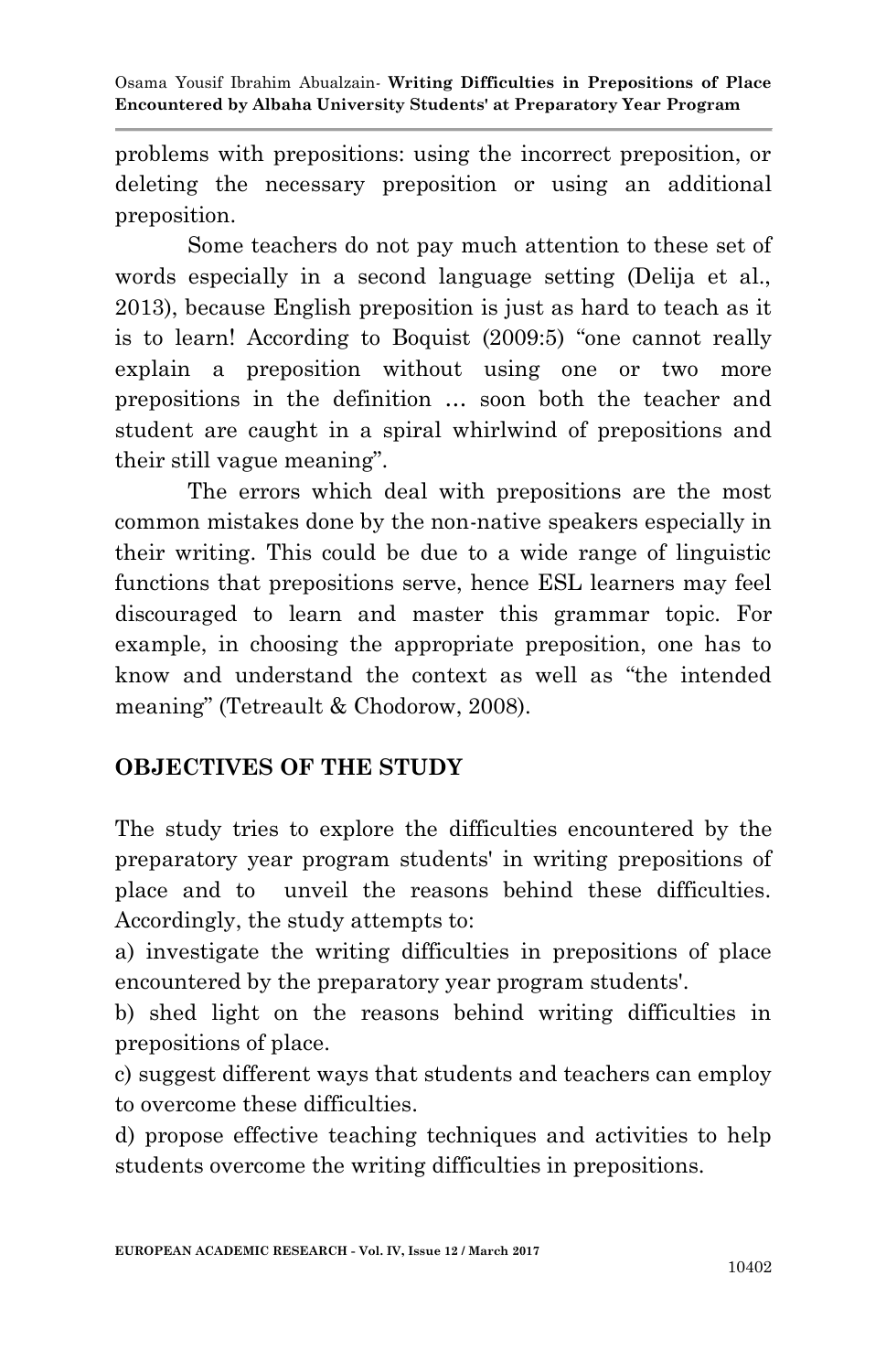e) ask the students to avoid translating English prepositions into Arabic when using prepositions in sentences.

f) encourage the students to look up at the dictionaries to check the usage of prepositions in the sentences.

## **SIGNIFICANCE OF THE STUDY**

The significance of the study will be of great value to the teachers of English to give prepositions much time, more attention and considerable time for exercises. Syllabus designers are to choose best ways to improve using prepositions through enriching syllabuses with prepositions activities.

## **MATERIALS AND METHODS**

### **Subjects**

The subjects of this study are fifty male students enrolling in preparatory year program at faculty of Sciences and Arts-Albaha University. The targeted sample are science students who are going to specialize next year in one of the following subjects: mathematics, chemistry, physics, biology and computer sciences. The students attend nineteen hours classes in English language per week. The students' age ranged from 18 to 19 and they have been learning English for nine years. The participants were chosen randomly. This study was run in November 2016.

#### **Instruments**

In order to collect reliable and authentic data, the following instruments were employed in this study:

## **Students' Test**

Calkins (1980) argues that the best way to improve students' grammar is to teach the grammar subjects focusing on the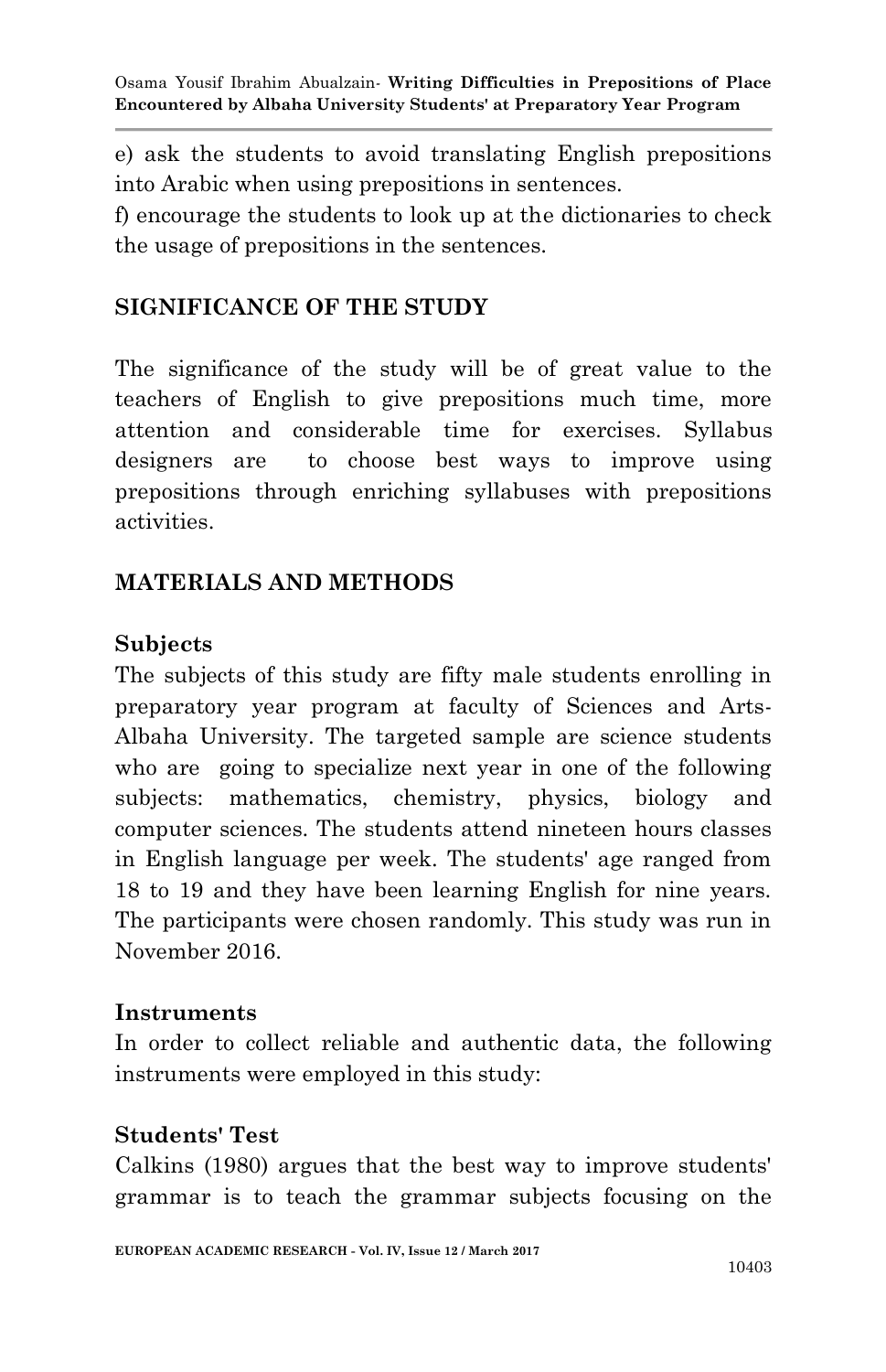students own piece of writing. The test consists of 20 questions about the prepositions of place (*at*, *in* and *on*) likely to be misused due to the lack of knowledge and mother tongue interference. In addition, Ph.D holders working in English Language departments were asked their opinions on the content of the test as a piloting process. Grabe (2009) believes that gap-filling is a more beneficial question type in measuring the knowledge of some target structures such as prepositions. The questions in the test were designed in a way that the students could write a suitable preposition in the gaps. The purpose here was to make the students produce the answer on their own rather than seeing and remembering it in a choice. The design of the questions can be said to be appropriate to the purpose of the research.

## **Teachers' Questionnaire**

Oxford (1996) presents some advantages and limitations of questionnaires in general. Questionnaires can give general assessments of across a variety of tasks. They are effective, quick and easy to administer and don"t threaten the respondents. Yet questionnaires don"t describe the problem in details. Thus they should be supported by other data collection tools.

In order to learn more about writing difficulties with prepositions of place encountered by PYP students', and to gain an accurate understanding of these difficulties, it is critical that we have to learn from teachers about their own point of view. Teachers' perspectives are so important because they are close to their students' needs. Moreover, teachers' perspectives give a considerable reliability to the data collection.

## **DISCUSSION**

This paper mostly focuses on the causes and areas of difficulties that Saudi students at Albaha University have with prepositions of place.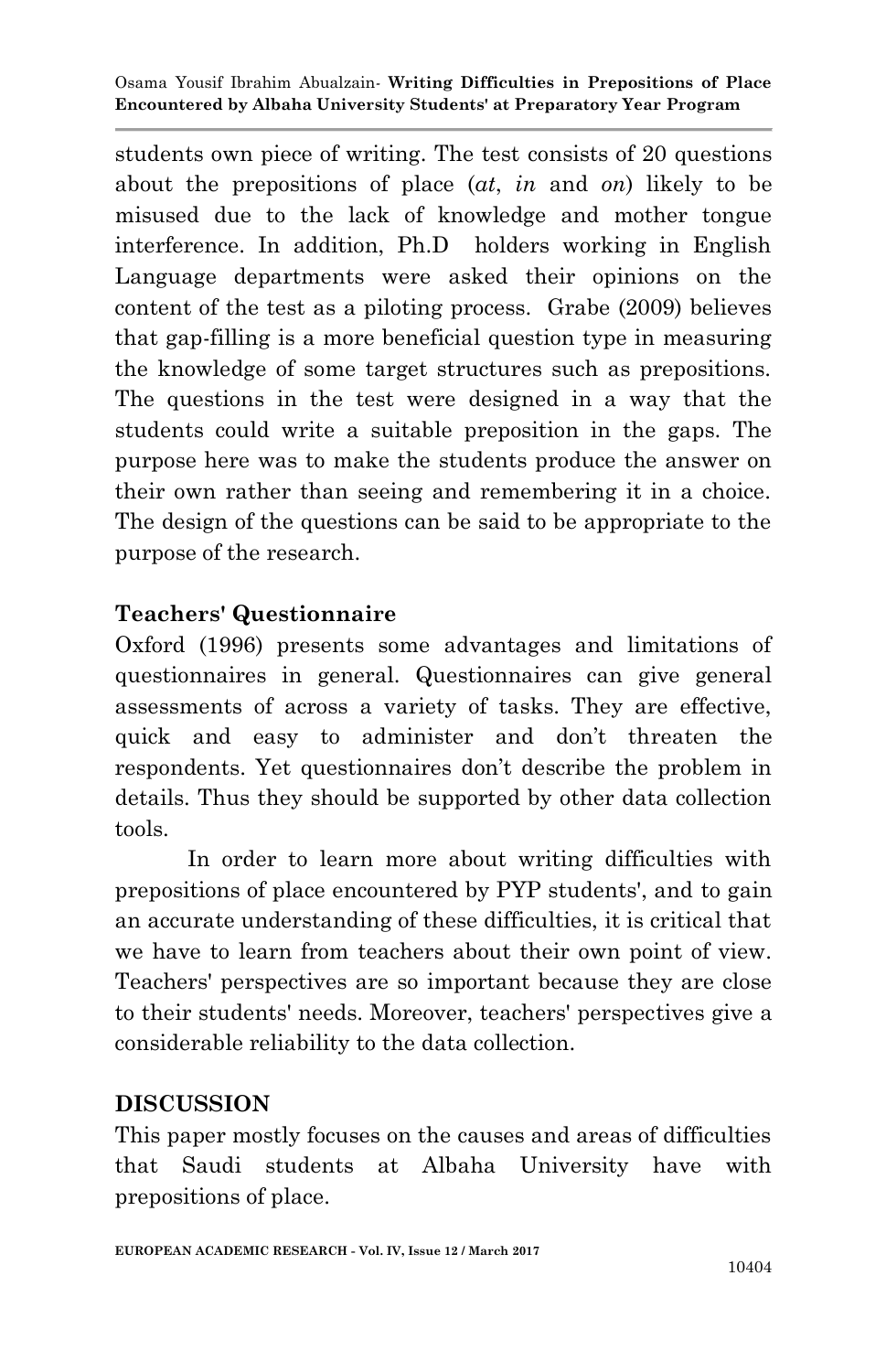According to (Mathews, 1997), prepositions are words or groups of words that typically come before a noun phrase and indicate syntactic relations. Agoi (2003) described prepositions as group of words used with a noun or noun equivalents to show the link between that noun which it governs and another word. Hamdallah and Tushyeh (1988) stated that prepositions are function words that link words, phrases, or clauses to other words in the sentence.

Prepositions as general have always been a challenge not only to ESL learners but also to ESL teachers. (Ellis, 1994) claims that only at higher levels, such as advanced or proficiency level, the transfer can take place. Transfer may be a developmental phenomenon in that it occurs only when the learner reaches a "natural" stage of acquisition which bears a crucial similarity to some native structure.

## **Causes of difficulties with prepositions**

Lynch (2010) claims that, some basic features of English language grammar structure are illogical or dissimilar to speakers of other languages and do not readily lend themselves to being well understood, even in context. He sees prepositions as one of these features which offer exceptional challenge to EFL students because they may be radically different from the manner of expression in the student's first language.

Zughoul (1979) emphasized that Arab learners encountered special difficulties in learning English prepositions due to these critical reasons: (I) Traditional methods of teaching such as the grammar translation method which encourages students to translate in their minds, and (2) the interference from their native language, Arabic; and (3) the English preposition is not always expressed in Arabic by a preposition, its equivalent may be a different part of speech.

Al-Marrani (2009) ran a comparative study of prepositions in Arabic and English. The results show similarities and differences between the prepositions of Arabic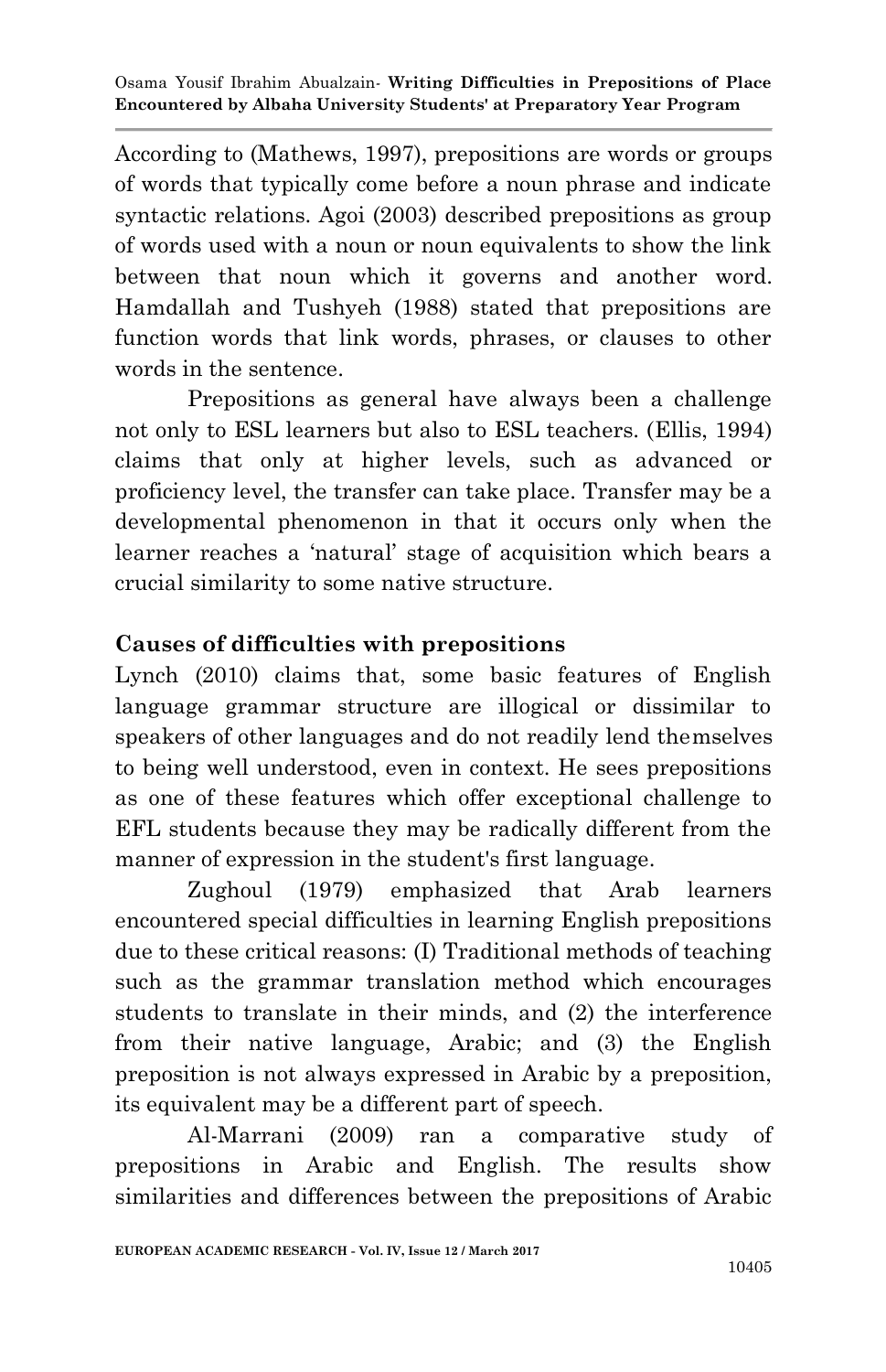and English. The similarities between them facilitate the development process of learning English language (positive transfer or interference); whereas differences make learning process of English language difficult and as a result Arab learners make many mistakes (negative transfer or interference).

According to Scott and Tucker (1974), English prepositions rarely match to Arabic prepositions. They attributed about two thirds of the errors in prepositions to native- language Arabic and one third interference; misuse of prepositions had its source chiefly in Arabic. Substitution of prepositions stemmed from both Arabic and English forms. They concluded that Arab EFL learners learn the semantic meaning of the English lexical prepositions before they learn all the restrictions on their usage. After surveying most of the studies conducted on prepositional errors, which Arab EFL learners committed, Hashim (1996) found that a lot of errors the Arab EFL learners made were syntactic and due to the influence of the mother tongue.

## **The Prototype Theory**

The approach taken is subsumed within Lakoff's application of prototype theory to linguistics (as formulated most prominently by, for example, Rosch 1978). A key argument about prepositions is that each one is likely to have a relatively small number of related literal meanings, among which the tendency is for one to be psychologically 'prototypical'. An additional contention is that some of the literal meanings of a preposition, especially its prototypical meaning, are extended by metaphor to create another relatively small set of related meanings.

According to (Lindstromberg, 1991), "the proto type theory contends that the polysemous of prepositions can be explained through analysis of proto type meanings all non-proto typical meanings are thought to be related to the proto type often through metaphorical extension (P. 228)". looking again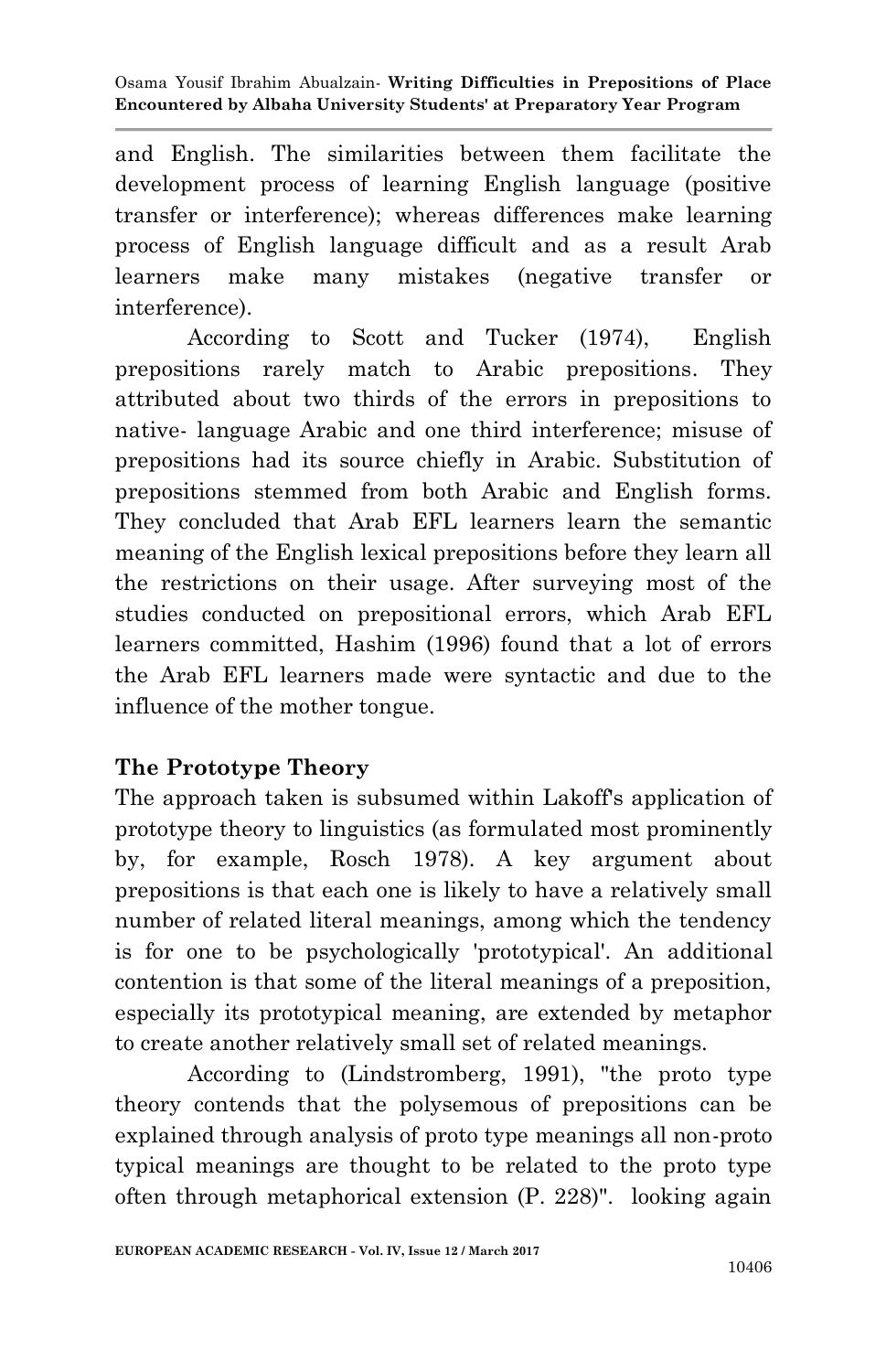at the prepositions on Lindstromberg (1996) explain that nonproto typical meanings like *come on* can be understood by extending the proto typical meanings. This means that teachers must first teach the proto typical meanings, often through the use of total physical reports (TPR) , and only then began to branch out to more abstract meanings. To extend the semantic mapping even further, comparison and contrast to other prepositions can be useful.

### **Data analysis**

After collecting the required data based on the tools mentioned earlier, the researcher conducted the analysis of data for the present study as follows:

### **Students' Test**

The students' test consists of twelve sentences based mainly on preposition of place (*at, in* and *on*) where the students are asked to write a suitable preposition in the gaps. In general, we use (*at*) for a point e.g. *at the end of the street.* We use (*in*) for an enclosed place e.g. *in the garden* and we use (*on*) for a surface e.g. *on the wall*.

**Table (1): The frequency distribution for the students' responses about the test.**

| No    | sentences                                      | True | False | Total | Percent |
|-------|------------------------------------------------|------|-------|-------|---------|
| $1 -$ | The shop is at the end of the street.          | 17   | 33    | 50    | 100%    |
|       |                                                | 34%  | 66%   |       |         |
| $2-$  | There was a "no smoking" sign on the wall.     | 22   | 28    | 50    | 100%    |
|       |                                                | 44%  | 56%   |       |         |
| $3-$  | When will you arrive at the office?            | 19   | 31    | 50    | 100%    |
|       |                                                | 38%  | 62%   |       |         |
| $4-$  | Do you work in an office?                      | 28   | 22    | 50    | 100%    |
|       |                                                | 56%  | 44%   |       |         |
| 5-    | There are no prices on this menu.              | 15   | 35    | 50    | 100%    |
|       |                                                | 30%  | 70%   |       |         |
| $6-$  | Do you live in Japan?                          | 26   | 24    | 50    | 100%    |
|       |                                                | 52%  | 48%   |       |         |
| $7 -$ | Jupiter is in the Solar System.                | 21   | 29    | 50    | 100%    |
|       |                                                | 42%  | 58%   |       |         |
| $8-$  | The author's name is on the cover of the book. | 18   | 32    | 50    | 100%    |
|       |                                                | 36%  | 64%   |       |         |
| 9-    | I have a meeting in New York.                  | 23   | 27    | 50    | 100%    |
|       |                                                | 46%  | 54%   |       |         |
| $10-$ | You are standing on my foot.                   | 13   | 37    | 50    | 100%    |
|       |                                                | 26%  | 74%   |       |         |

**EUROPEAN ACADEMIC RESEARCH - Vol. IV, Issue 12 / March 2017**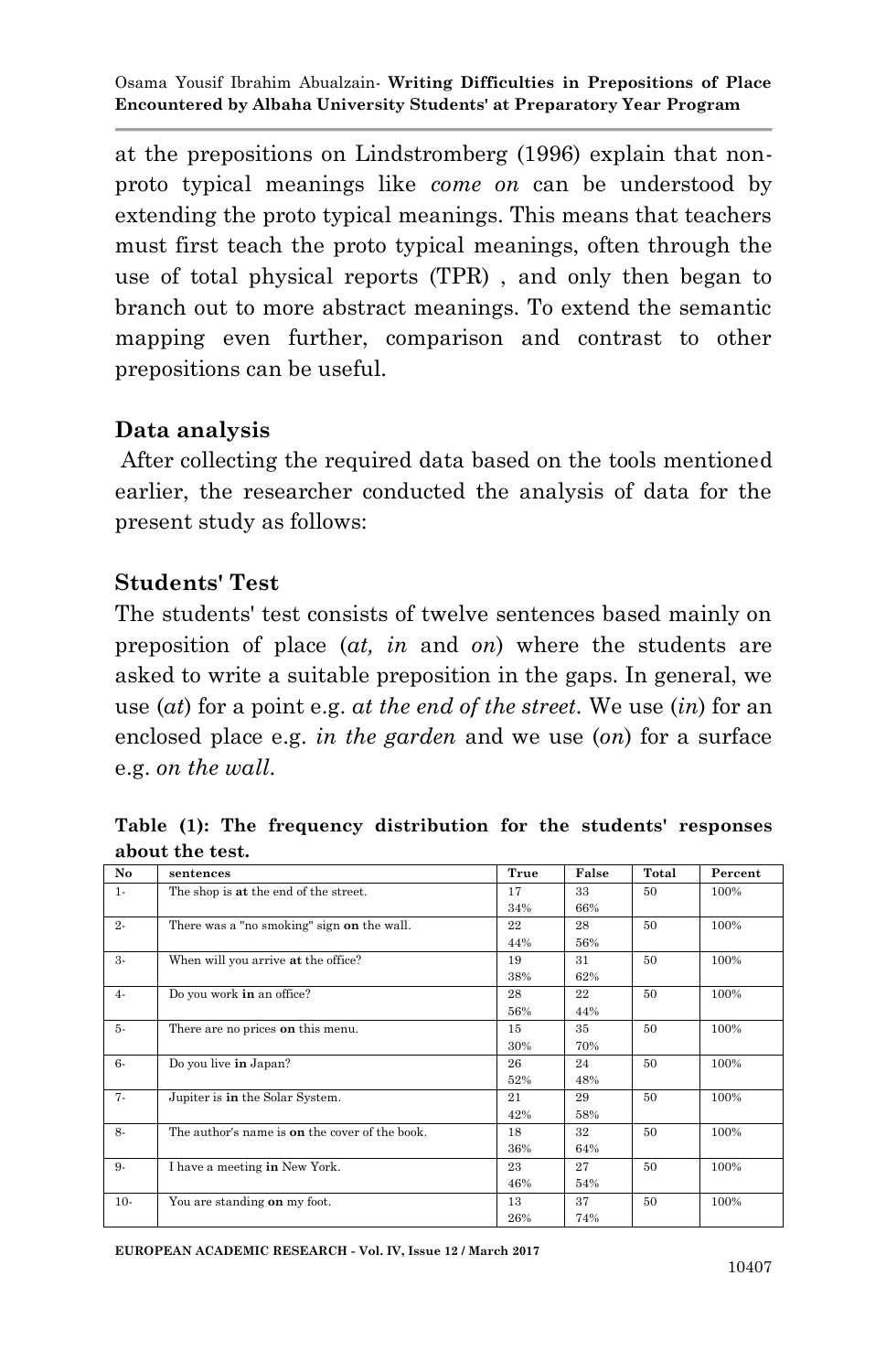| $11-$  | My plane stopped at Dubai. | 14<br>28% | 36<br>72% | 50 | 100% |
|--------|----------------------------|-----------|-----------|----|------|
| $12 -$ | I live on the $7th$ floor. | 16<br>32% | 34<br>68% | 50 | 100% |

|                     | N<br>Range |           | Mean       | Std. Deviation | Variance  |  |
|---------------------|------------|-----------|------------|----------------|-----------|--|
|                     | Statistic  | Statistic | Std. Error | Statistic      | Statistic |  |
| item1               | 3          | 33.00     | 9.52774    | 16.50253       | 272.333   |  |
| item2               | 3          | 28.00     | 8.51143    | 14.74223       | 217.333   |  |
| item3               | 3          | 31.00     | 9.02466    | 15.63117       | 244.333   |  |
| item4               | 3          | 28.00     | 8.51143    | 14.74223       | 217.333   |  |
| item5               | 3          | 35.00     | 10.13794   | 17.55942       | 308.333   |  |
| item6               | 3          | 26.00     | 8.35331    | 14.46836       | 209.333   |  |
| item7               | 3          | 29.00     | 8.64741    | 14.97776       | 224.333   |  |
| item8               | 3          | 32.00     | 9.26163    | 16.04161       | 257.333   |  |
| item9               | 3          | 27.00     | 8.41295    | 14.57166       | 212.333   |  |
| item10              | 3          | 37.00     | 10.83718   | 18.77054       | 352.333   |  |
| item11              | 3          | 36.00     | 10.47749   | 18.14754       | 329.333   |  |
| item12              | 3          | 34.00     | 9.82061    | 17.00980       | 289.333   |  |
| Valid N (list wise) | 3          |           |            |                |           |  |

**Table (2): Descriptive Statistics of the students' performance in the test.**

Table (1) and (2) show the scores of the students' gap-filling test. Obviously, the participants didn't get high grades in the test, which means that they were unfamiliar with prepositions usage. From the above tables, it appears that the most difficult preposition for the students in this study is *at*. The preposition *at* was employed in three sentences, and the mean of the correct usage of the preposition is 16.66% which is considered very poor comparing to the misuses of the preposition which is 33.33%. The highest score that the students achieved in the prepositions' usage, was in the preposition *in*. The preposition *in* was employed in four sentences, and the mean of the corrected usage is 23.50% comparing to 25.50% of the misuses of the preposition.

## **Teachers' Questionnaire**

After checking reliability and validity of the questionnaire, the researcher had distributed the questionnaire on determined study sample (30) teachers, and the researcher constructed the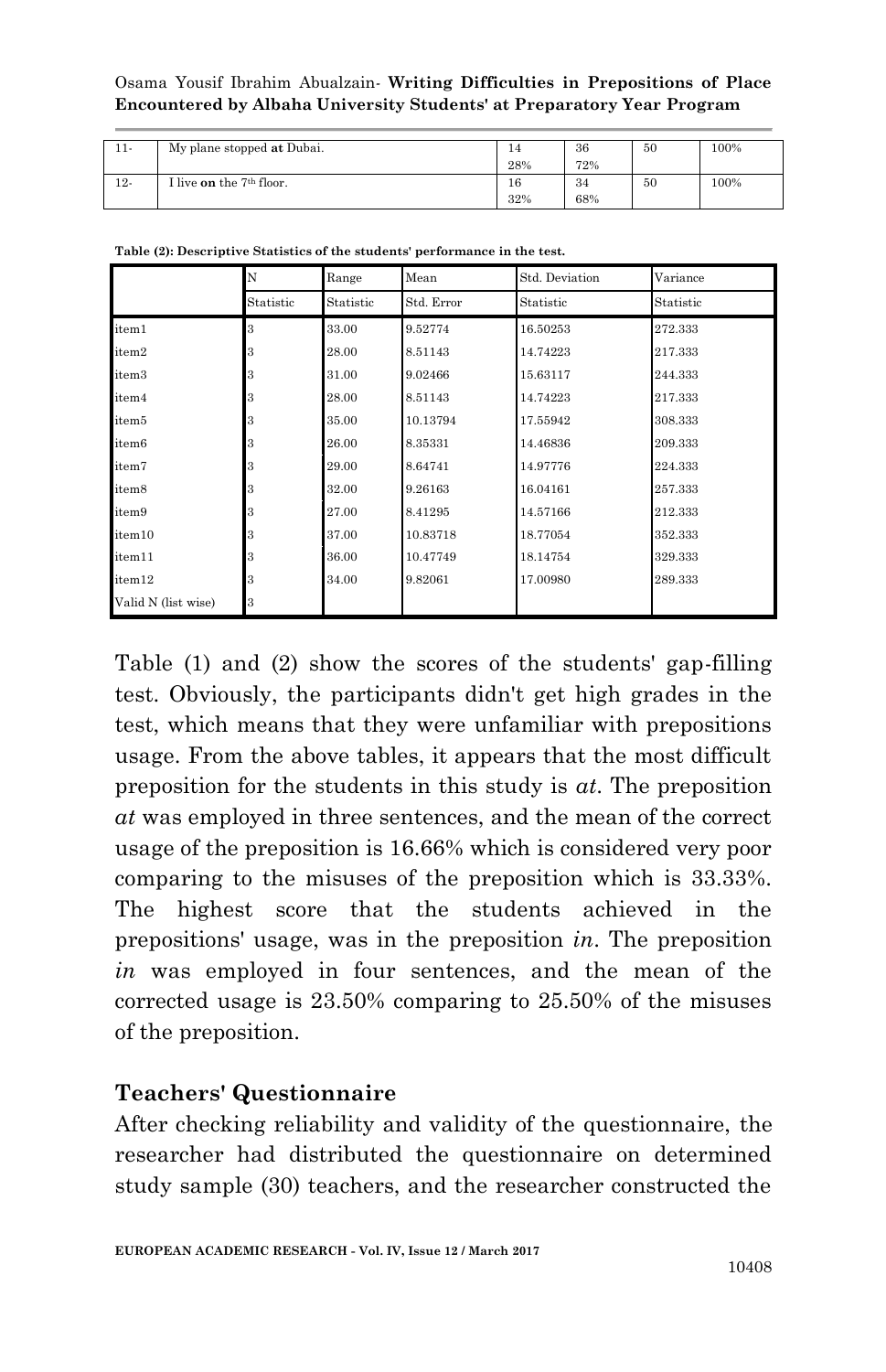required tables for collected data. This step consists transformation of the qualitative (nominal) variables (Strongly agree, Agree, Not sure, Disagree, Strongly disagree) to quantitative variables (5, 4, 3, 2 ,1) respectively, also the graphical representation have done for this purpose and the responses percentage.

 The researcher aims at finding the answer of the teachers' perspectives on the difficulties that the PYP students encountered in prepositions of place.

To find the answer for this question, here are the teachers' perspectives:

| No.    | Statement                                     | Answer         |                |                |                             | Number         |      |
|--------|-----------------------------------------------|----------------|----------------|----------------|-----------------------------|----------------|------|
|        |                                               | $\overline{5}$ | $\overline{4}$ | $\overline{3}$ | $\overline{2}$              | $\mathbf{1}$   |      |
| $1 -$  | Students face difficulties in using English   | 6              | 17             | 3              | $\mathcal{D}_{\alpha}$      | $\overline{2}$ | 30   |
|        | prepositions.                                 | 20.6           | 56.7           | 10             | 6.7                         | 6.7            | 100% |
| $2 -$  | The students attend enough English            | 9              | 7              | 7              | $\overline{2}$              | 5              | 30   |
|        | classrooms hours.                             | 30.3           | 23.3           | 23.3           | 6.6                         | 16.6           | 100% |
| $3-$   | The allocated classrooms for writing are      | 17             | 11             | 1              | $\mathbf{1}$                | $\Omega$       | 30   |
|        | not enough.                                   | 56.7           | 36.7           | 3.3            | 3.3                         | $\Omega$       | 100% |
| $4-$   | There is no direct focus in the syllabus on   | 8              | 6              | 3              | 6                           | 7              | 30   |
|        | writing prepositions.                         | 26.7           | 20.0           | 10.0           | 20.0                        | 23.3           | 100% |
| 5.     | Writing prepositions exercises are not        | 12             | 7              | 3              | $\mathbf{R}$                | 5              | 30   |
|        | enough.                                       | 40.0           | 23.3           | 10.0           | 10.0                        | 16.7           | 100% |
| $6-$   | Prepositions tests are ignored at university  | 12             | 10             | 6              | $\mathcal{D}_{\alpha}$      | $\Omega$       | 30   |
|        | level.                                        | 40.0           | 33.3           | 20.0           | 6.7                         | $\mathbf{0}$   | 100% |
| $7 -$  | The students do not care a lot about          | 14             | 10             | 3              | $\overline{2}$              | $\mathbf{1}$   | 30   |
|        | writing prepositions.                         | 46.7           | 33.3           | 10.0           | 6.7                         | 3.3            | 100% |
| 8-     | Prepositions errors are attributed to the     | 10             | 13             | $\overline{4}$ | $\mathcal{D}_{\mathcal{L}}$ | 1              | 30   |
|        | interference of the mother tongue.            | 33.3           | 43.3           | 13.3           | 6.7                         | 3.3            | 100% |
| $9 -$  | The students translate the prepositions       | 13             | 11             | 1              | $\overline{2}$              | $\overline{3}$ | 30   |
|        | into Arabic.                                  | 43.3           | 36.7           | 3.3            | 6.7                         | 10.0           | 100% |
| $10-$  | Students do not use the dictionaries to       | 11             | 9              | $\overline{4}$ | 3                           | $\overline{3}$ | 30   |
|        | check the usage of prepositions.              | 36.7           | 30.0           | 13.3           | 10.0                        | 10.0           | 100% |
| $11 -$ | English preposition is hard to teach as it is | 17             | 8              | 1.             | $\mathcal{D}_{\mathcal{L}}$ | $\overline{2}$ | 30   |
|        | to learn.                                     | 56.7           | 26.0           | 3.3            | 6.7                         | 6.7            | 100% |
| $12-$  | Teachers need to become aware of teaching     | 10             | 8              | $\overline{4}$ | 6                           | $\overline{2}$ | 30   |
|        | prepositions through appropriate teacher's    | 33.3           | 26.0           | 13.3           | 20.0                        | 6.7            | 100% |
|        | training.                                     |                |                |                |                             |                |      |

**Table (3): The frequency distribution for the teachers' responses about the questionnaires.**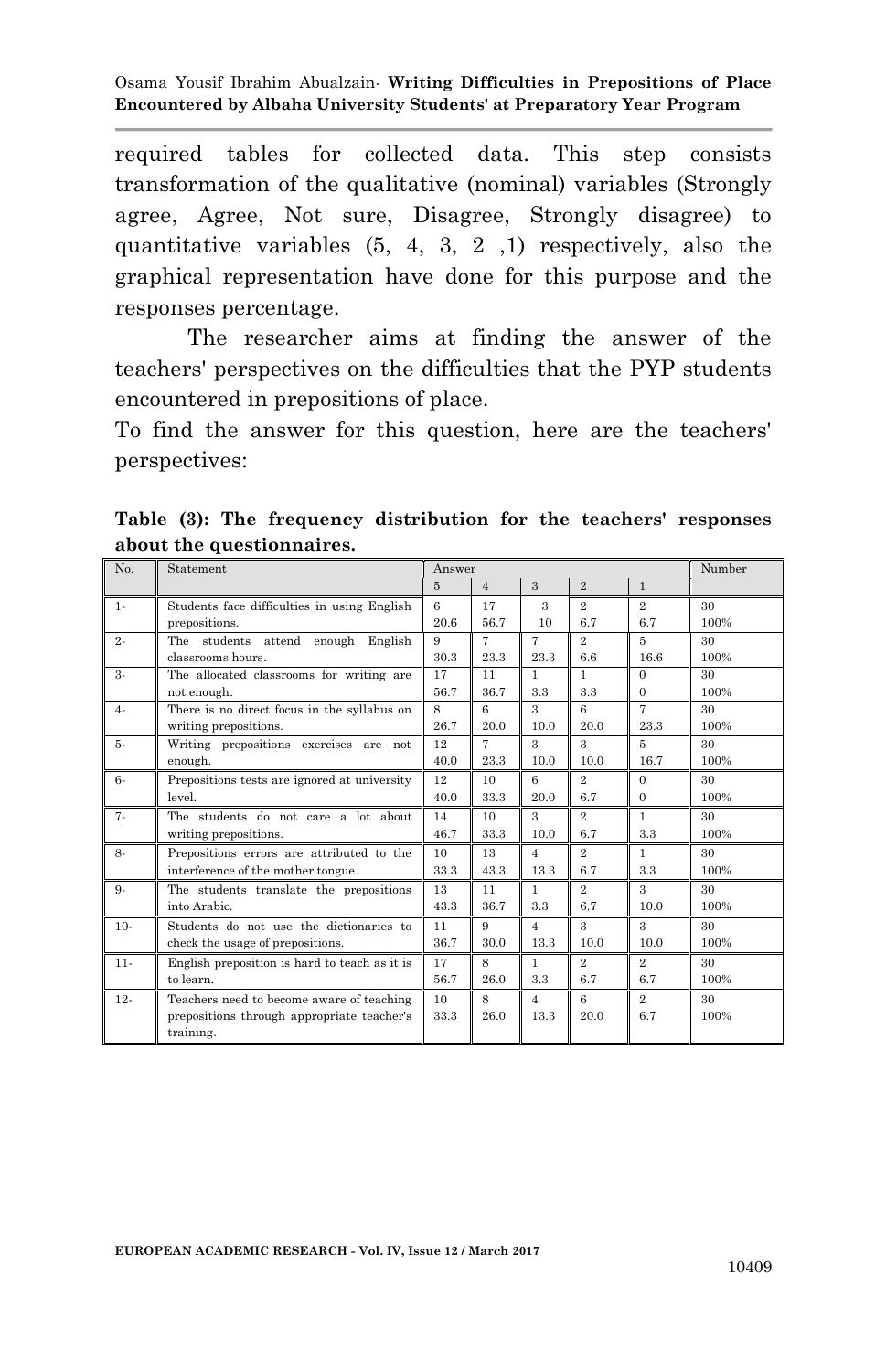|                        | item1        | item2        | item3     | item4 | item5        | item <sub>6</sub> | item7        | item8    | item9        |          | item10 item11 | item12       |
|------------------------|--------------|--------------|-----------|-------|--------------|-------------------|--------------|----------|--------------|----------|---------------|--------------|
| Pearson<br>Correlation | $\mathbf{1}$ | .416         | .588      | .105  | 378          | .647              | 613          | $.891^*$ | 691          | .661     | .402          | .547         |
| $Sig. (2-tailed)$      |              | .486         | 297       | .867  | .530         | .238              | .271         | .042     | .196         | 224      | .502          | .340         |
| Pearson<br>Correlation | 416          | $\mathbf{1}$ | .732      | .101  | .732         | .815              | .762         | 685      | 679          | .783     | .700          | .478         |
| Sig. (2-tailed)        | 486          |              | .160      | 872   | .159         | .093              | 134          | .202     | .208         | .117     | .188          | .415         |
| Pearson<br>Correlation | 588          | .732         | 1         | .544  | $.939*$      | $.914*$           | .996**       | 870      | $.973**$     | $991**$  | $.973**$      | $.914*$      |
| Sig. (2-tailed)        | 297          | .160         |           | .343  | .018         | .030              | .000         | .055     | .005         | .001     | .005          | .030         |
| Pearson<br>Correlation | 105          | .101         | .544      | 1     | .714         | .157              | .469         | 229      | 624          | .464     | .654          | .423         |
| Sig. (2-tailed)        | 867          | .872         | 343       |       | .175         | .801              | 426          | .711     | .261         | .431     | .231          | .478         |
| Pearson<br>Correlation | 378          | .732         | $.939*$   | .714  | $\mathbf{1}$ | .760              | $.914*$      | 688      | $.924*$      | $.911*$  | $.981**$      | .761         |
| $Sig. (2-tailed)$      | 530          | .159         | .018      | .175  |              | .136              | .030         | .199     | .025         | .032     | .003          | .135         |
| Pearson<br>Correlation | 647          | .815         | $.914*$   | .157  | .760         | 1                 | $.946*$      | $.916*$  | .845         | $943*$   | .829          | .868         |
| $Sig. (2-tailed)$      | .238         | .093         | .030      | .801  | .136         |                   | .015         | .029     | .071         | .016     | .083          | .056         |
| Pearson<br>Correlation | 613          | .762         | $.996***$ | 469   | $.914*$      | $.946*$           | $\mathbf{1}$ | $.895*$  | $961**$      | .996**   | $.956*$       | $.915*$      |
| $Sig. (2-tailed)$      | 271          | .134         | .000      | .426  | .030         | .015              |              | .040     | .009         | .000     | .011          | .029         |
| Pearson<br>Correlation | $891*$       | 685          | .870      | 229   | 688          | $.916*$           | $895*$       | 1        | 890*         | $.917*$  | .735          | .814         |
| $Sig. (2-tailed)$      | .042         | .202         | .055      | .711  | .199         | .029              | .040         |          | .043         | .028     | .157          | .094         |
| Pearson<br>Correlation | 691          | 679          | $.973**$  | 624   | $.924*$      | .845              | $.961**$     | $.890*$  | $\mathbf{1}$ | $.972**$ | $.932*$       | .852         |
| Sig. (2-tailed)        | .196         | .208         | .005      | .261  | .025         | .071              | .009         | .043     |              | .006     | .021          | .067         |
| Pearson<br>Correlation | 661          | .783         | $.991**$  | 464   | $.911*$      | $.943*$           | $996**$      | $.917*$  | $.972**$     | 1        | $.941*$       | $.887*$      |
| $Sig. (2-tailed)$      | 224          | .117         | .001      | 431   | .032         | .016              | .000         | .028     | 006          |          | .017          | .045         |
| Pearson<br>Correlation | 402          | .700         | $.973**$  | 654   | $.981**$     | .829              | $.956*$      | .735     | $.932*$      | $.941*$  | $\mathbf{1}$  | .867         |
| Sig. (2-tailed)        | 502          | .188         | .005      | 231   | .003         | .083              | .011         | .157     | 021          | 017      |               | .057         |
| Pearson<br>Correlation | 547          | .478         | $.914*$   | 423   | .761         | .868              | $.915*$      | .814     | .852         | $.887*$  | .867          | $\mathbf{1}$ |
| $Sig. (2-tailed)$      | .340         | 415          | .030      | 478   | 135          | .056              | .029         | .094     | 067          | 045      | .057          |              |

**Table (4): Correlations of the Teachers' Responses** 

\*correlation is significant at the 0.05 level (2-tailed). \*correlation is significant at the 0.01 level (2-tailed).

Tables (3) and (4) introduce the score of the teachers' questionnaire about their own points of view on the difficulties that the PYP encountered in prepositions of place usages. 76.6% of the teachers attribute the difficulties to the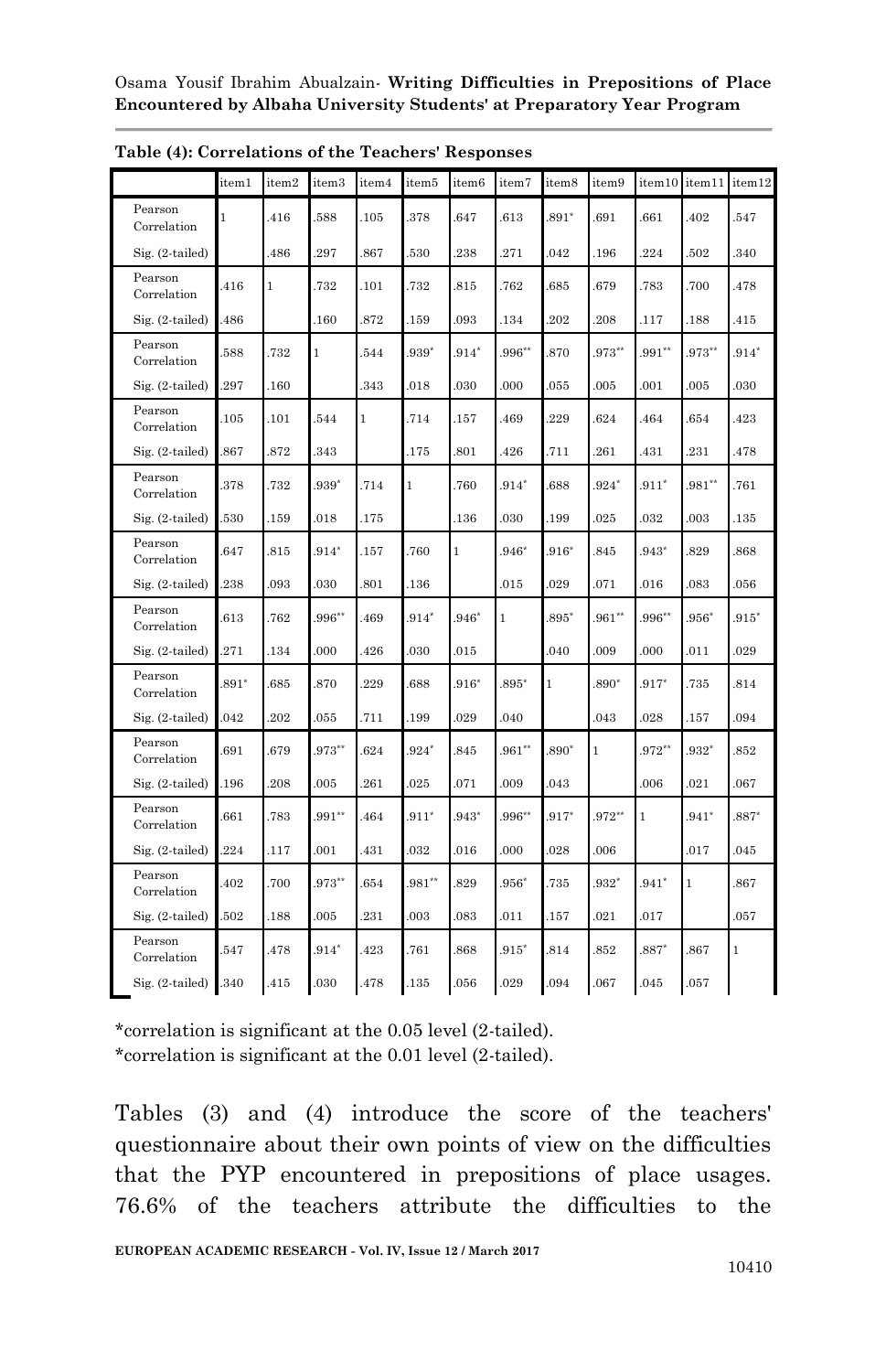interference of the mother tongue, about 10% of the teachers see that the difficulties are due to other factors, while 13.4% of the teachers are not sure whether the difficulties are due to the interference of the mother tongue or other factors.

About 80% of the teachers claim that the students are carless in revising and dealing with prepositions of place, whereas 10% of the teachers see the opposite, and also about 10% of the teachers are not sure. The majority of the teachers (59.3%) see that the teachers should become aware of teaching prepositions through appropriate teachers' training, but 26.7% of the teachers express their disagreement, and 13.3% of teachers are not sure.

#### **RESULTS**

From the obtained results, it is clear that the PYP students at Al Baha university encountered difficulties in prepositions of place. The findings revealed the factors stand behind these difficulties. One of the main factors is the interference of the mother tongue in the usage of prepositions of place. Another reason is that, the students tend to translate the preposition in their L1 which leads definitely to the misuse of prepositions. According to the teachers, the students show carelessness in dealing with prepositions and they were not equipped with appropriate knowledge and background about prepositions usage. The teachers also see that teaching preposition is not an easy task, so they suggest that teaching preposition should be through appropriate teachers' training.

The findings of this study match the hypotheses of the research. The research questions in this study are answered clearly and supported by the data analysis. The outcome of this study can be beneficial for syllabus designers who can include sufficient practices in the scope of prepositions in order to encourage the students develop their competence and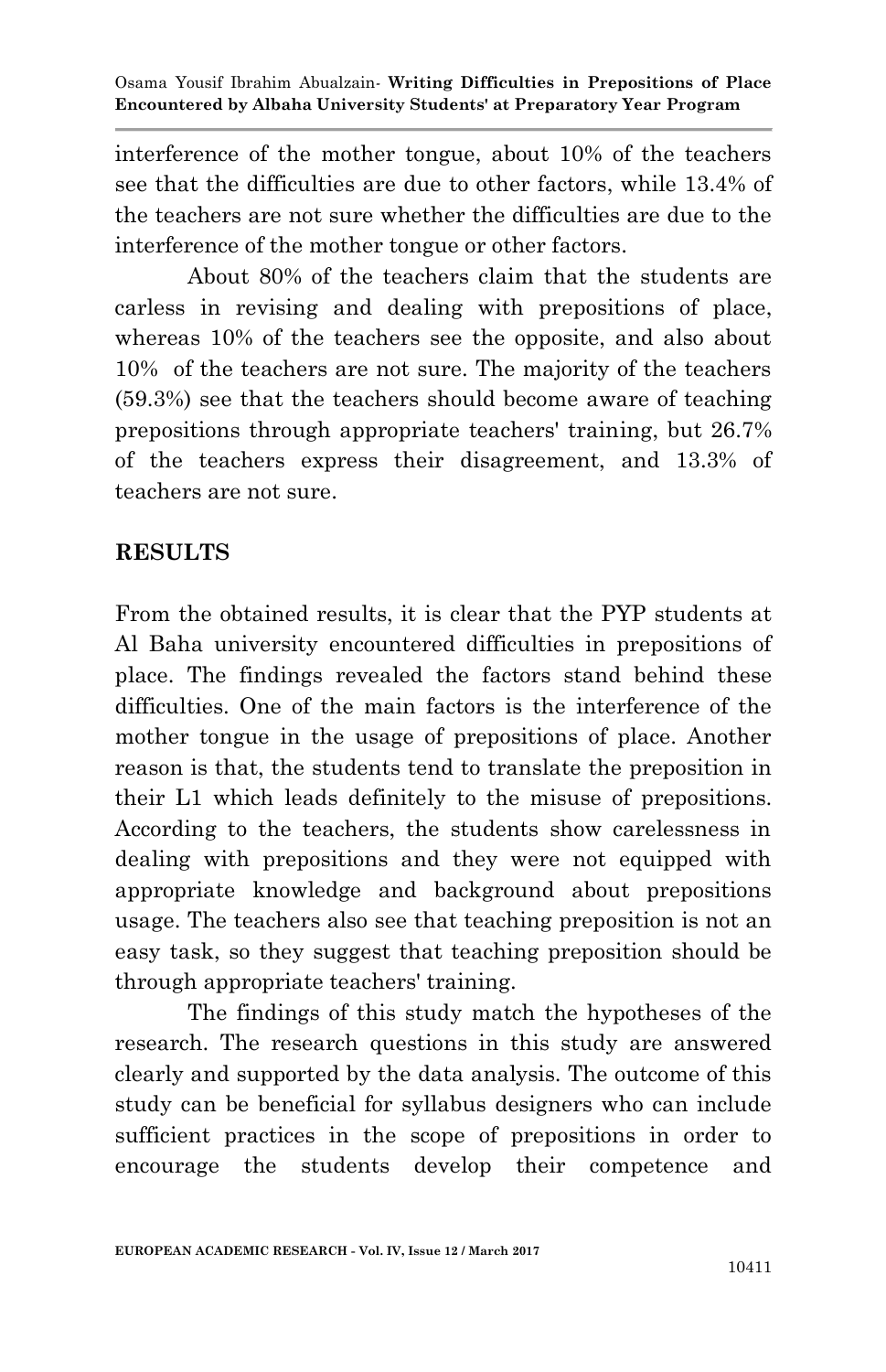performance in preposition usage while writing in the target language.

#### **REFERENCES**

- 1. Abbas, H. (1961). Al-Nahw Al-Wafi. Cairo; Dar Al-Maaref.
- 2. Agoi, F. (2003). *Towards effective use of english: A grammar of modern English.* Ibadan, Joytal Printing Press.
- 3. Al Marani YM (2009). "A comparative and contrastive study of prepositions in Arabic and English language in India" Strength for today and bright hope for tomorrow.
- 4. Boquist P (2009). "The Second Language Acquisition of English Prepositions" A Dissertation submitted to Liberty University digitalcommons.liberty.edu.
- 5. Bukhari M, Hussain S (2011). "Error analysis: learning articles and prepositions among secondary school students in Pakistan" Interdisciplinary Journal of Contemporary Research in Business 2(12):386-390.
- 6. Calkins, L. M. (1980). When children want to punctuate. *Language Arts*, *57,* 567-573.
- 7. Delija S, Koruti O (2013). "Challenges in Teaching Prepositions in a Language Classroom" Journal of Education and Practice Vol.4.
- 8. Ellis, R. (1994). *The Study of Second Language Acquisition*. Oxford: Oxford University Press.
- 9. Grabe, W. (2009). *Reading in a second language: Moving from theory to practice*. New York: Cambridge University Press.
- 10. Grubic, B. (2004). Those problematic English prepositions. Retrieved from http://www.bobgrabic.com/seminar%handout%final.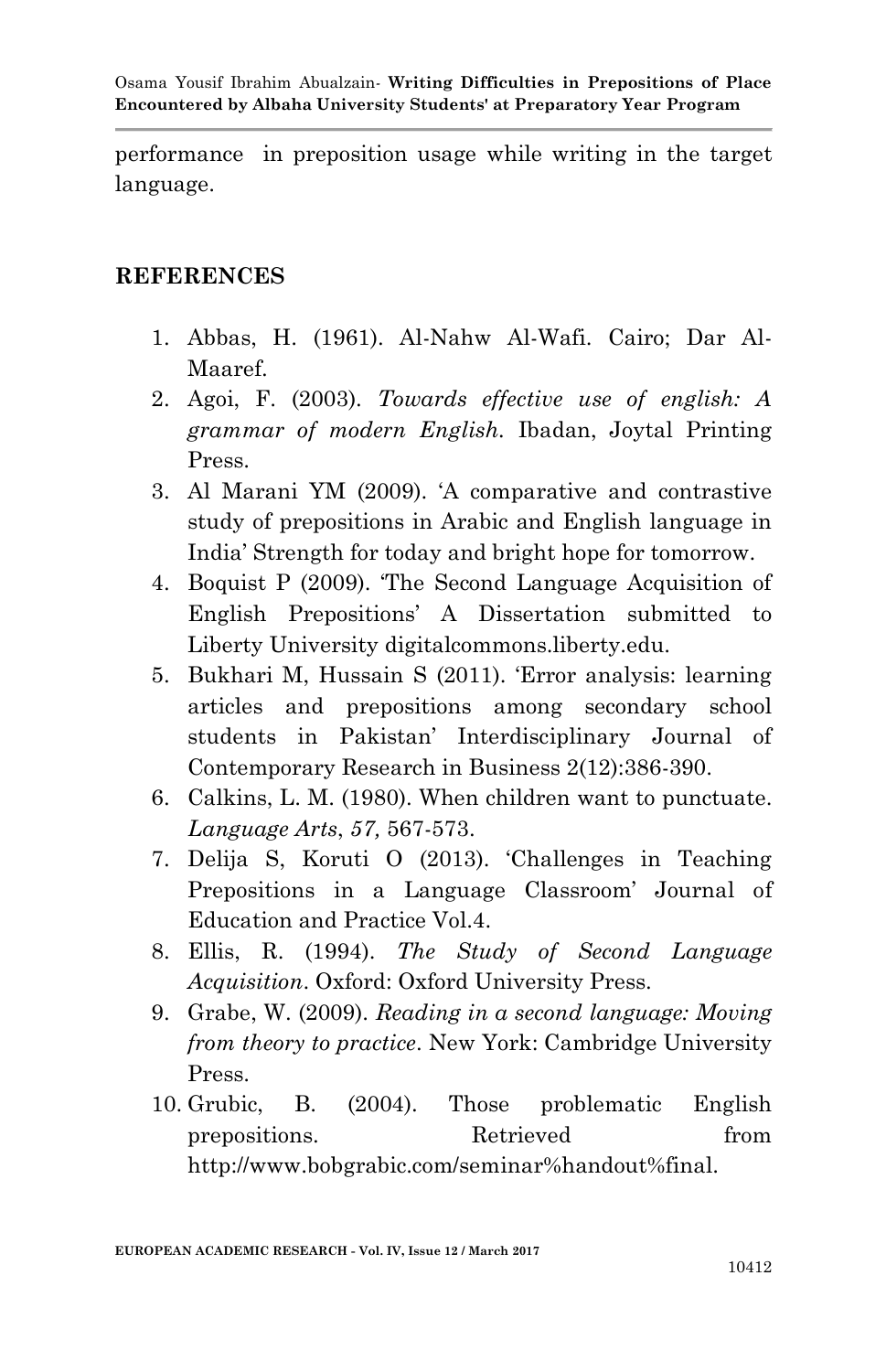- 11. Hamdallah, R., & Tushyeh, Hanna. (1988). A contrastive analysis of selected English and Arabic prepositions with pedagogical implications.
- 12. Hashim, N. (1996). English syntactic errors by Arabic speaking learners reviewed. Eric, Doc, 423660 Full Text.
- 13. Hayden, R. E. (1956). *Mastering American English*. A Handbook-Workbook of Essentials. Englewood Cliffs, N.J: Prentice Hall.
- 14. Jalali H, Shojaei M (2012). "Persian EFL students" developmental versus fossilized prepositional errors' The Reading Matrix  $12(1):80 - 97$ .
- 15. Lindstromberg, S. 1991. '(ReReaching prepositions'. Forum : 29/2:47-50.
- 16. Lynch, M. L. (2010). *Grammar teaching: Implicit or explicit?* Retrieved on 23 December 2010 from http://ezinearticles.com/?Grammar-Teaching:-Implicitor-Explicit?&id=89342.
- 17. Mathews, P. (1997). *Concise dictionary of linguistics*. New York: Oxford University Press.
- 18. Mukundan, J., & Norwati Roslim. (2009). Textbook Representation of Prepositions. *English Language Teaching, 2*(4), 13-34*.*
- 19. Quirk, R., Greenbaum, S., Leech, G, & Svartvik, J. (1985). *A comprehensive grammar of English Language.*  London: Longman.
- 20. Ravina, M.C. (1982). *An assessment of transitional language competence—A study of the Interaction of selected learners/learning variables.*
- 21. Rosch, E. 1978 'Principles of categorization' in E. Rosch and B. Lloyd (eds.) Cognition and Categorization. New York: Lawrence Erlbaum.
- 22. Scott, M., & Tucker, G. R. (1974). Error Analysis and English Language Strategies of Arab Students. *Language Learning, 24*, 69-97.